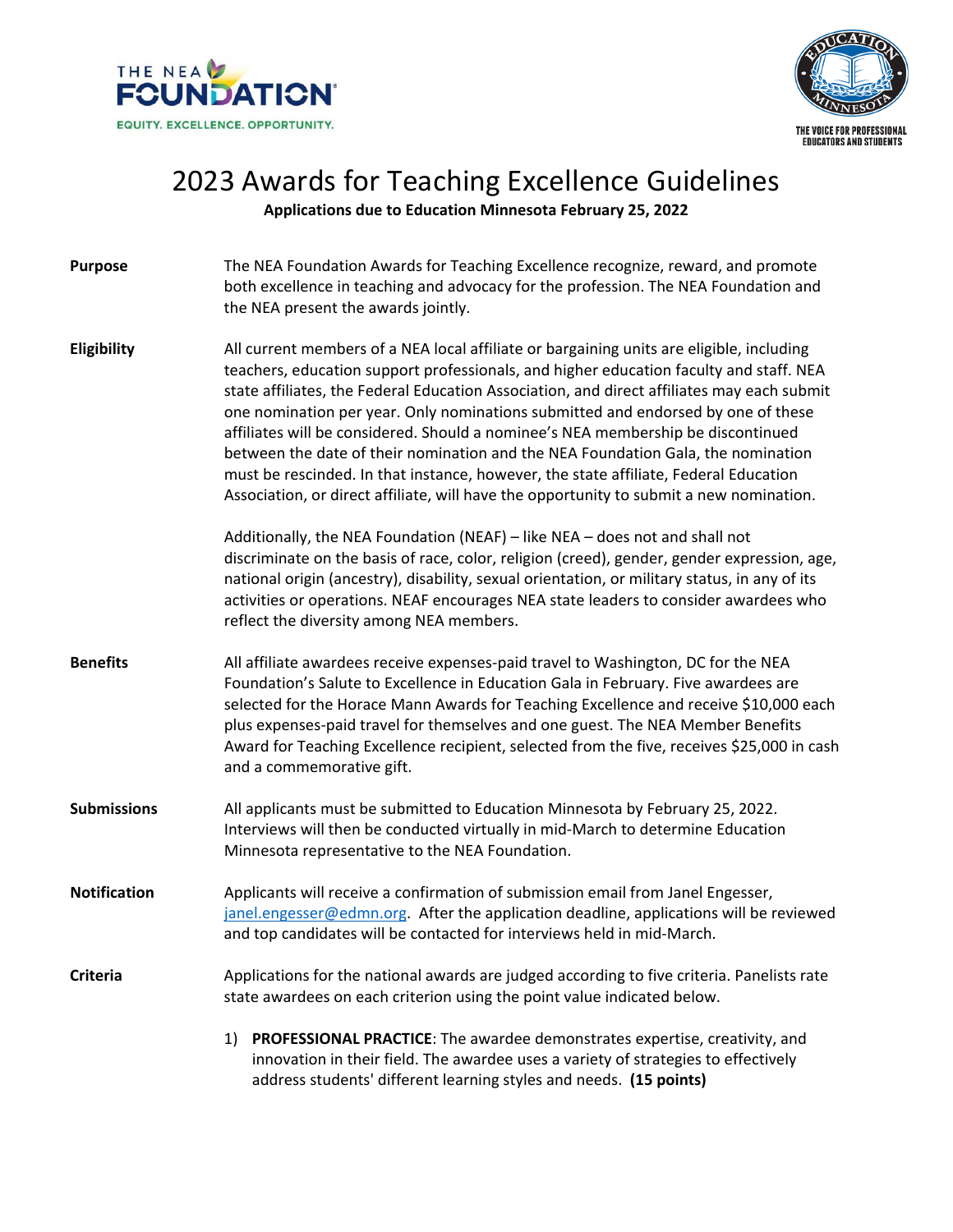



- 2) **ADVOCACY FOR THE PROFESSION**: The awardee is a current, active member of the local, state, and/or national education association, and has assumed leadership roles at one or more of these levels. The awardee is an active member of other professional organizations and engages in activities that advance the profession and public education. The awardee speaks out on behalf of public education, educators, and students. **(15 points)**
- 3) **ATTENTION TO EQUITY AND DIVERSITY**: The awardee works to provide a learning environment that meets the needs of all students, regardless of differences. The awardee recognizes and explicitly addresses the full array of values, cultures, and experiences represented in our diverse modern society, through varied interactions with students. **(10 points)**
- 4) **FAMILY AND COMMUNITY ENGAGEMENT**: The awardee actively engages families to support student learning and success. The awardee is intentional in engaging the community to enhance student learning and success. **(5 points)**
- 5) **LEADERSHIP IN PROFESSIONAL DEVELOPMENT**: The awardee continually engages in experiences to improve his or her practice and to gain new skills and knowledge. The awardee shares this new learning with colleagues in effective ways. The awardee's participation in and commitment to professional development has a visible impact on his or her institution, students, and community. **(5 points)**

**Contents of Nomination**

- A) **DEMOGRAPHIC INFORMATION**: Contact information for the state, federal, or direct affiliate and the awardee. **(One page maximum)**
- B) **RESUME**: The resume provides a brief, factual overview of the awardee's career, including positions held, degrees attained, honors received, etc. The resume may also describe personal achievements or activities that are not noted elsewhere. **(Two pages maximum)**
- C) **AWARDEE'S STATEMENT**: The awardee's statement must be written by the awardee, as a first-person narrative. The statement should include specific examples to illustrate all five of the award criteria. The questions below do not need to be copied verbatim in the text. However, state awardees are strongly encouraged to include headings or keywords related to the criteria to aid the panelists in their reading. **(No more than 6 pages, single-spaced, 12-point font)**
	- 1) How have you grown as an educator throughout your career? Cite several examples of ways you have developed your skills and/or adapted your practice over time. What strategies or methods do you use to support student learning and student success? How do you act as a leader?
	- 2) How has your involvement in the National Education Association or NEA affiliate (Education Minnesota) contributed to your success as an educator? How would